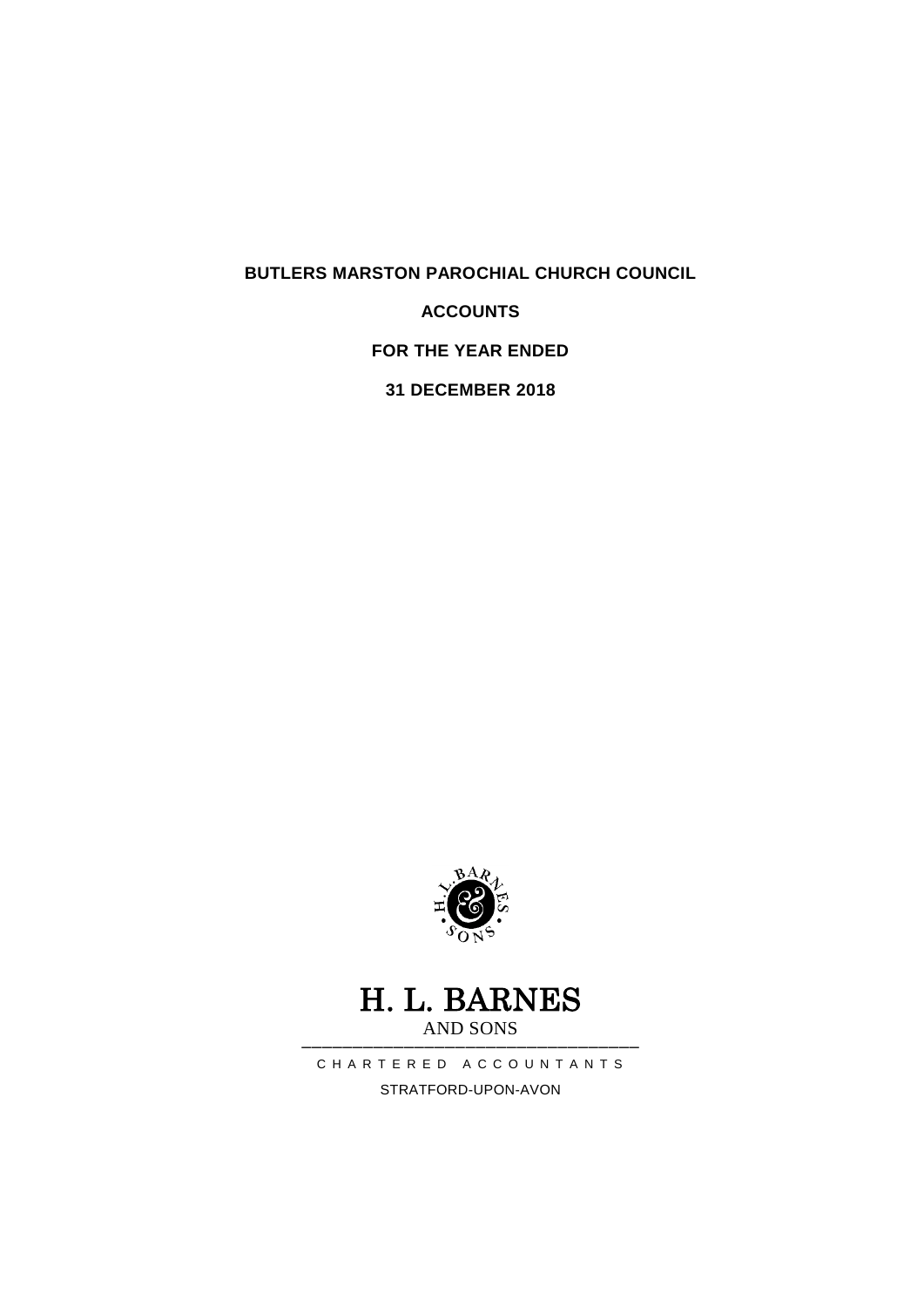# **BUTLERS MARSTON PAROCHIAL CHURCH COUNCIL ACCOUNTS FOR THE YEAR ENDED 31 DECEMBER 2018**

### **I N D E X**

|         | Report of the independent examiner  |
|---------|-------------------------------------|
| $2 - 6$ | Receipts and payments accounts      |
|         | Statement of assets and liabilities |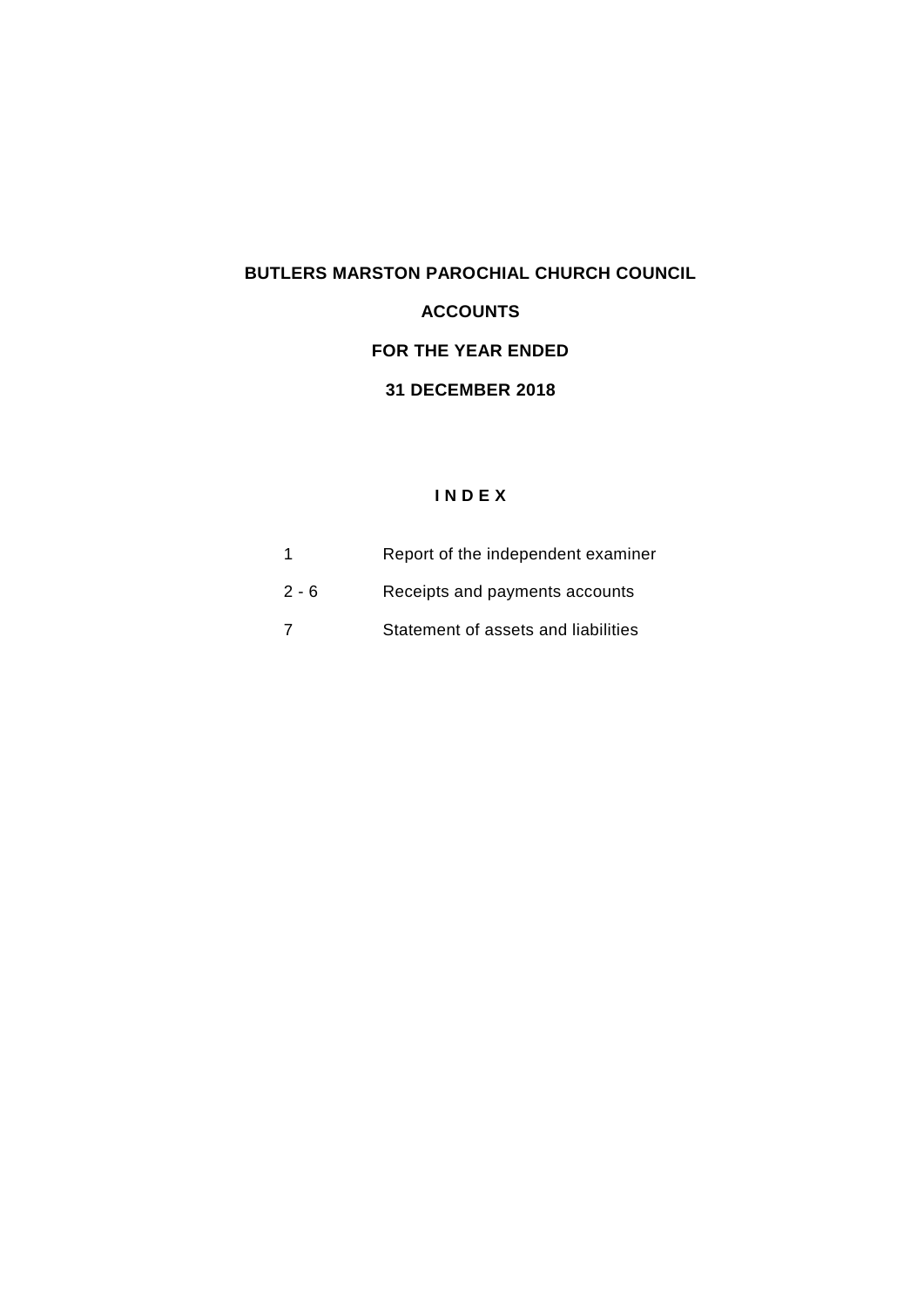#### **INDEPENDENT EXAMINER'S REPORT**

#### **TO THE MEMBERS/TRUSTEES OF BUTLERS MARSTON PAROCHIAL CHURCH COUNCIL**

I report to the members/trustees of the Butlers Marston Parochial Church Council (PCC) on my examination of the accounts of the PCC for the year ended 31 December 2018 which are set out on pages 2 to 7.

#### **Responsibilities and basis of report**

As the PCC's members/trustees you are responsible for the preparation of the accounts in accordance with the requirements of the Charities Act 2011 ("the Act").

I report in respect of my examination of the PCC's accounts carried out under section 145 of the Act and in carrying out my examination I have followed all the applicable Directions given by the Charity Commission under section 145(5)(b) of the Act.

#### **Independent examiner's statement**

I have completed my examination. I confirm that no material matters have come to my attention in connection with the examination giving me cause to believe that in any material respect:

- 1. accounting records were not kept in respect of the PCC as required by section 130 of the Act; or
- 2. the accounts do not accord with those records.

I have no concerns and have come across no other matters in connection with the examination to which attention should be drawn in this report in order to enable a proper understanding of the accounts to be reached.

**R W P Bowen FCA** Chartered Accountant H L Barnes and Sons Barclays Bank Chambers Stratford upon Avon

**28 April 2019**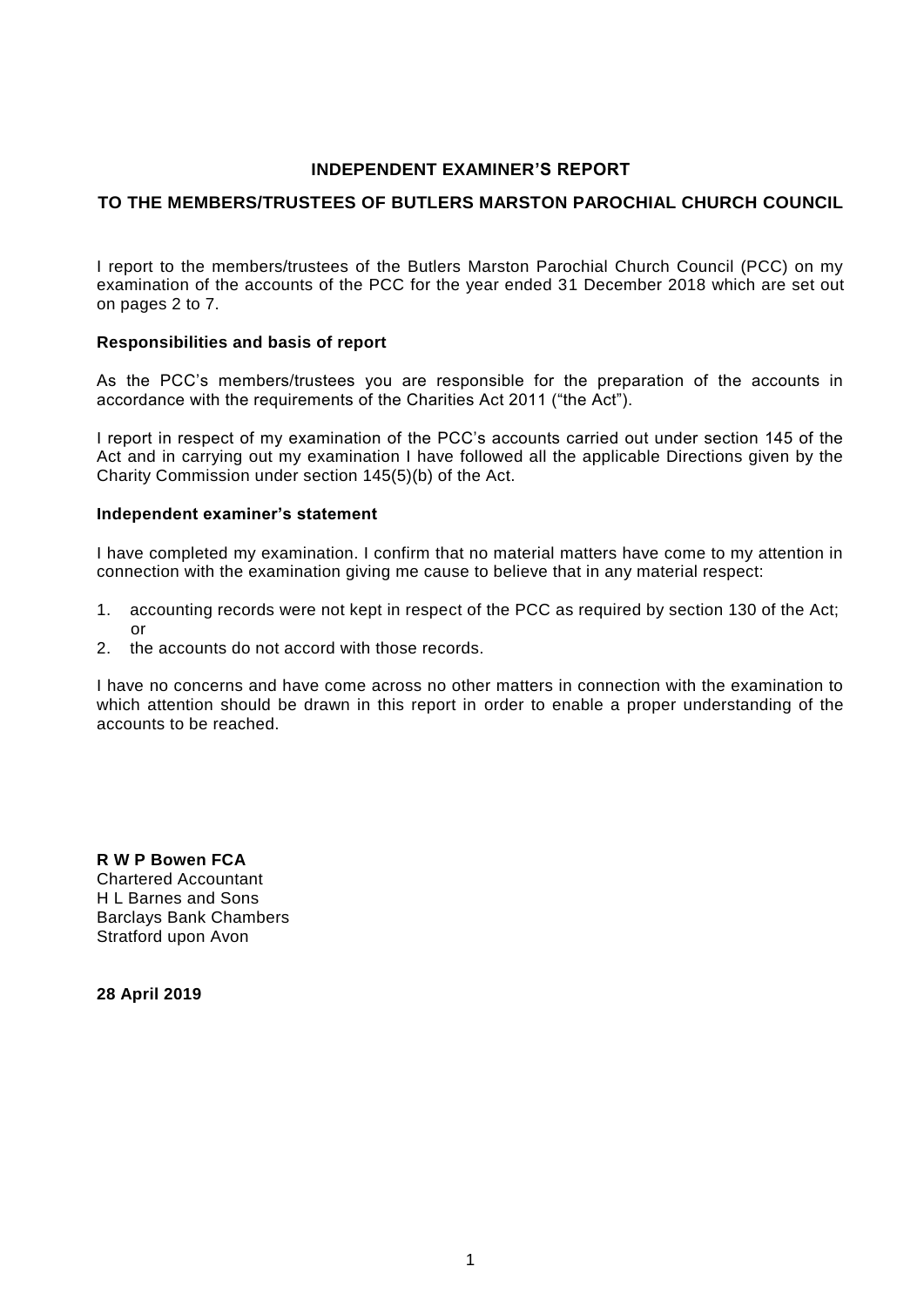### **BUTLERS MARSTON PAROCHIAL CHURCH COUNCIL**

### **RECEIPTS AND PAYMENTS ACCOUNT**

### **FOR THE YEAR ENDED 31 DECEMBER 2018**

### **GENERAL FUND - UNRESTRICTED**

|                                         |       | 2018   |       | 2017   |
|-----------------------------------------|-------|--------|-------|--------|
|                                         | £     | £      | £     | £      |
| <b>RECEIPTS</b>                         |       |        |       |        |
| <b>Voluntary receipts</b>               |       |        |       |        |
| Regular giving                          |       |        |       |        |
| Collections and other giving            | 2,712 |        | 2,924 |        |
| Planned giving and covenants            | 4,994 |        | 4,794 |        |
| Gift aid                                |       | 7,706  | 1,663 | 9,381  |
| <b>Other voluntary receipts</b>         |       |        |       |        |
| <b>Donations</b>                        | 821   |        | 224   |        |
| New Testament-athon 2017                |       | 821    | 582   | 806    |
|                                         |       |        |       |        |
| <b>Receipts from activities for</b>     |       |        |       |        |
| generating funds                        |       |        |       |        |
| Auction of harvest produce              | 177   |        | 203   |        |
| Bonfire night                           | 60    |        | 91    |        |
| <b>Book sales</b>                       | 19    |        | 130   |        |
| Calendar sales                          | 454   |        | 113   |        |
| Chat in church                          | 380   |        | 1,163 |        |
| Christmas card sales                    | 151   |        | 49    |        |
| Fete                                    | 1,673 |        | 1,770 |        |
| Harvest supper                          | 131   |        | 190   |        |
| Safari supper                           | 520   |        | 660   |        |
| Stride and ride                         |       | 3,565  | 43    | 4,412  |
| <b>Receipts from Church activities</b>  |       |        |       |        |
| Church teas                             | 415   |        | 430   |        |
| Hire of church                          | 460   |        | 880   |        |
| Weddings and funeral fees               | 688   | 1,563  | 1,369 | 2,679  |
| <b>Receipts from investments</b>        |       |        |       |        |
| <b>Bank interest</b>                    |       | 8      |       | 4      |
|                                         |       |        |       |        |
| <b>Total receipts</b>                   |       | 13,663 |       | 17,282 |
| <b>PAYMENTS</b>                         |       |        |       |        |
| <b>Church activities</b>                |       |        |       |        |
| Coventry Diocesan Board of Finance      | 6,230 |        | 6,052 |        |
| Deanery Synod fees                      | 15    |        | 15    |        |
| Stourdene fees                          | 1,189 |        | 1,684 |        |
| Insurance                               | 2,061 |        | 2,014 |        |
| Heating and lighting                    | 474   |        | 509   |        |
| Repairs etc.                            | 927   |        | 280   |        |
| Event expenses                          | 481   |        | 284   |        |
| Miscellaneous expenses                  | 54    |        | 381   |        |
| <b>Ecumenical expenses</b>              | 31    |        | 123   |        |
| Donations                               | 192   |        | 165   |        |
| <b>Newsletter costs</b>                 | 184   | 11,838 |       | 11,507 |
|                                         |       |        |       |        |
| <b>Total payments</b>                   |       | 11,838 |       | 11,507 |
| <b>EXCESS OF RECEIPTS OVER PAYMENTS</b> |       |        |       |        |
| Carried forward                         |       | 1,825  |       | 5,775  |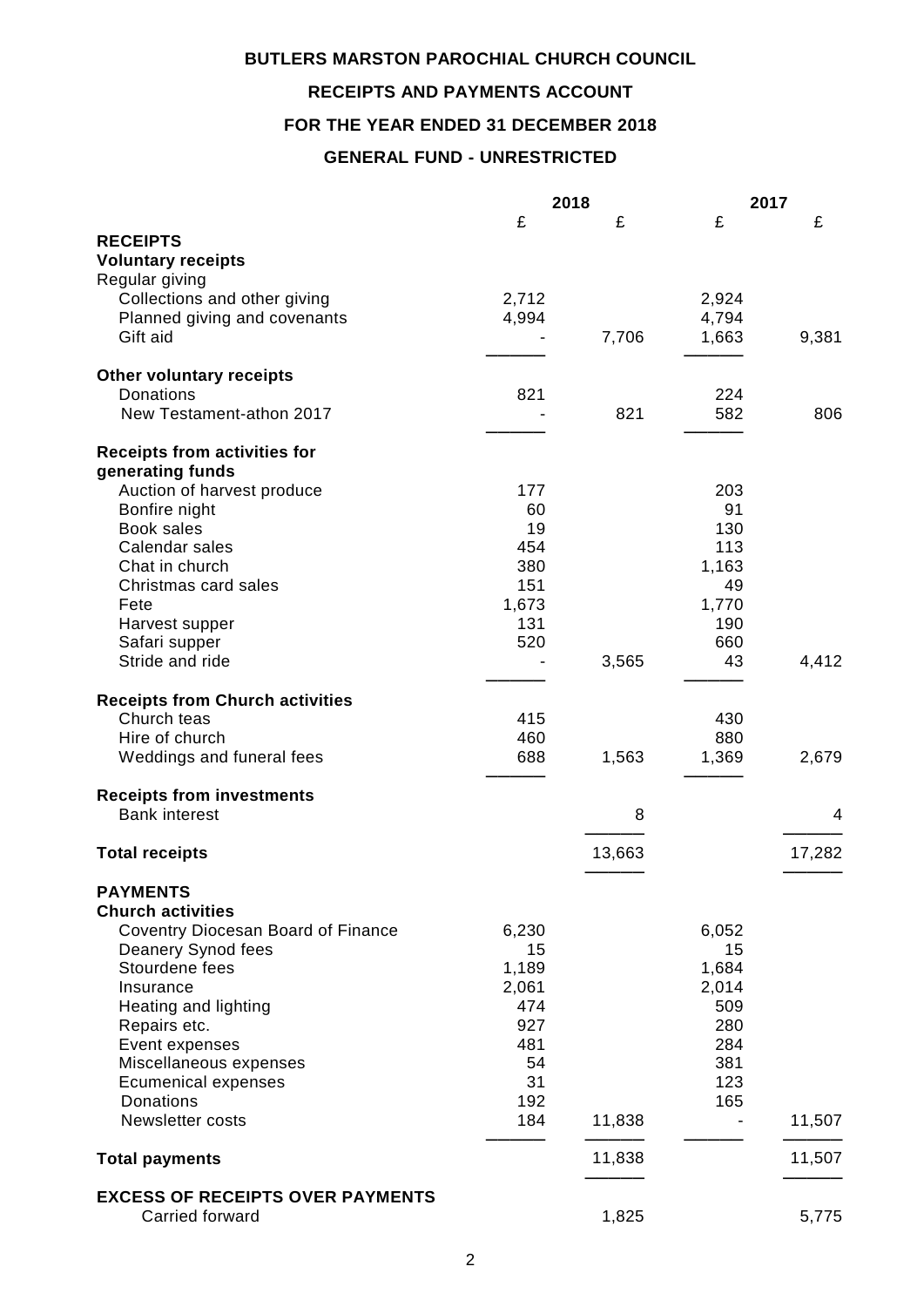### **GENERAL FUND – UNRESTRICTED (CONTINUED)**

|                                                                   | 2018<br>£ | 2017<br>£ |
|-------------------------------------------------------------------|-----------|-----------|
| <b>EXCESS OF RECEIPTS OVER PAYMENTS</b><br><b>Brought forward</b> | 1,825     | 5,775     |
| Bank current and deposit accounts<br>1 January 2018               | 21,517    | 15,742    |
| <b>Bank current and deposit accounts</b><br>31 December 2018      | 23,342    | 21,517    |
| <b>Investments at 1 January and</b><br>31 December 2018           | 504       | 504       |
|                                                                   | £ 23,846  | £ 22,021  |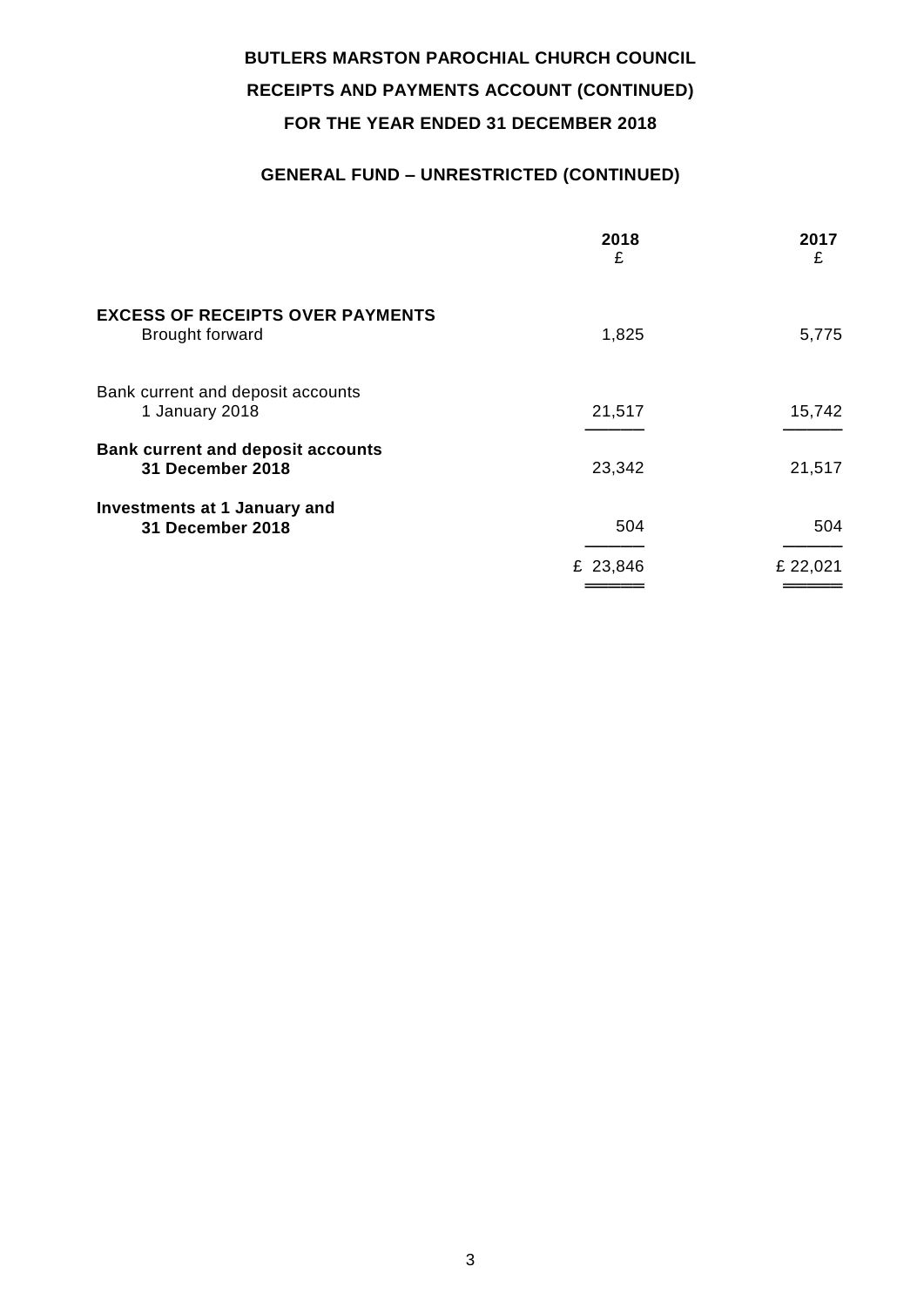### **FABRIC FUND – UNRESTRICTED DESIGNATED**

|                                                              | 2018<br>£ | 2017<br>£ |
|--------------------------------------------------------------|-----------|-----------|
| <b>RECEIPTS</b>                                              |           |           |
| <b>Bank interest</b>                                         | 2         |           |
| <b>PAYMENTS</b>                                              | 1,483     | ۰         |
| <b>EXCESS OF PAYMENTS OVER RECEIPTS</b>                      | (1,481)   |           |
| Bank current and deposit accounts<br>1 January 2018          | 1,481     | 1,481     |
| <b>Bank current and deposit accounts</b><br>31 December 2018 | £         | £ 1,481   |

### **CHURCHYARD FUND - RESTRICTED**

|                                                                            | 2018<br>£ | 2017<br>£          |
|----------------------------------------------------------------------------|-----------|--------------------|
| <b>RECEIPTS</b>                                                            |           |                    |
| <b>Bank interest</b><br>Donation re 2016<br>Fete stall                     | 120       | 34<br>1,000<br>110 |
|                                                                            |           |                    |
| <b>PAYMENTS</b>                                                            | 120       | 1,144              |
| Repairs and maintenance                                                    | 397       |                    |
| <b>EXCESS OF (PAYMENTS OVER</b><br><b>RECEIPTS)/RECEIPTS OVER PAYMENTS</b> | (277)     | 1,144              |
| Bank current and deposit accounts<br>1 January 2018                        | 5,485     | 4,341              |
| <b>Bank current and deposit accounts</b><br>31 December 2018               | £ $5,208$ | £ $5,485$          |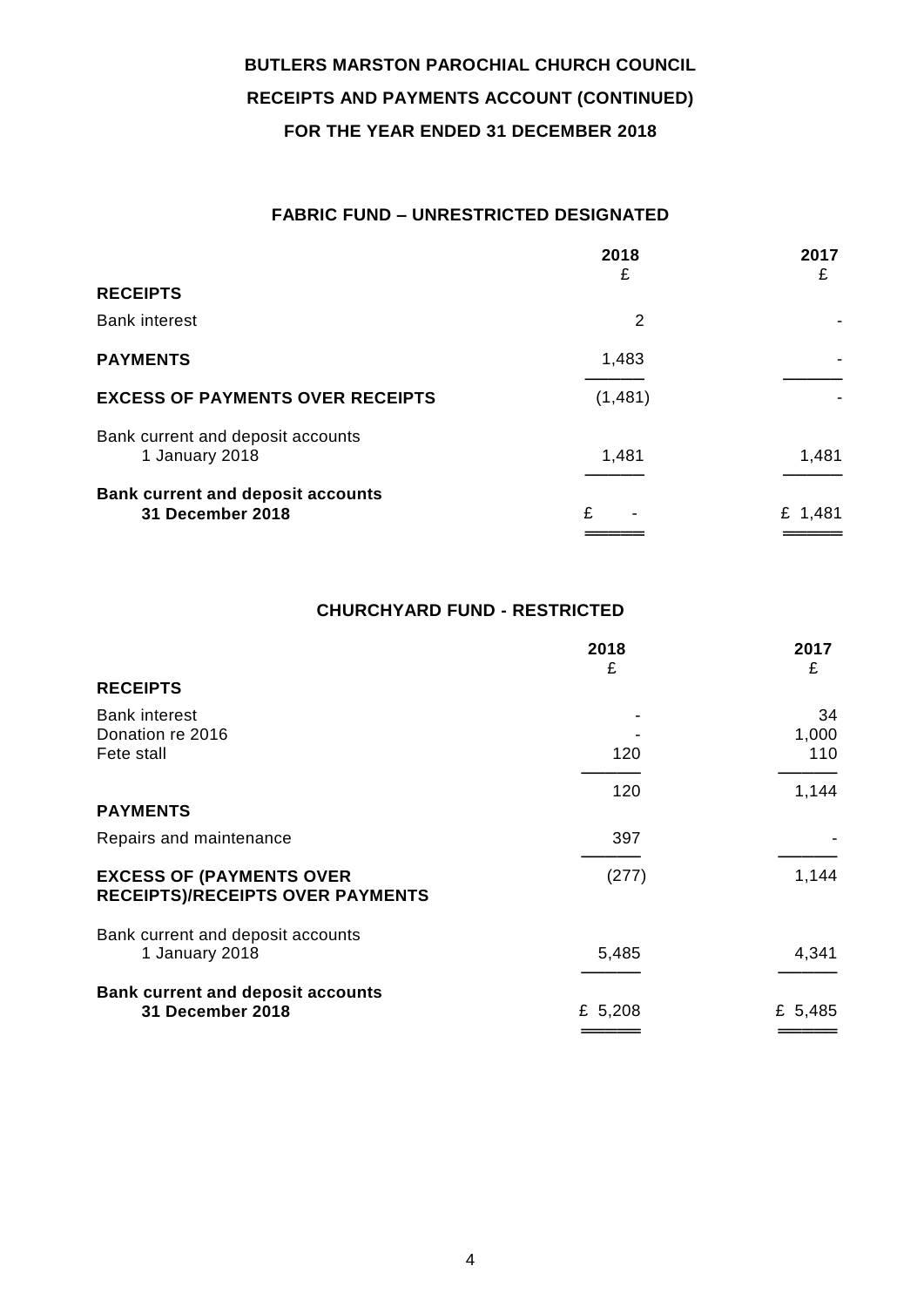### **FOOTPATH FUND – RESTRICTED**

|                                                              | 2018<br>£ | 2017<br>£ |
|--------------------------------------------------------------|-----------|-----------|
| <b>RECEIPTS</b>                                              |           |           |
| <b>Bank interest</b>                                         | -         | 1         |
| <b>PAYMENTS</b>                                              |           | 750       |
| <b>EXCESS OF PAYMENTS OVER RECEIPTS</b>                      |           | (749)     |
| Bank current and deposit accounts<br>1 January 2018          | 16        | 765       |
| <b>Bank current and deposit accounts</b><br>31 December 2018 | £<br>16   | £<br>16   |

### **FABRIC FUND – RESTRICTED**

|                                                                     | 2018<br>£ | 2017<br>£ |
|---------------------------------------------------------------------|-----------|-----------|
| <b>RECEIPTS</b>                                                     |           |           |
| <b>PAYMENTS</b>                                                     | 1,603     |           |
| <b>EXCESS OF PAYMENTS OVER RECEIPTS</b>                             | (1,603)   |           |
| Bank current and deposit accounts<br>1 January 2018                 | 1,603     | 1,603     |
| <b>Bank current and deposit accounts</b><br><b>31 December 2018</b> | £         | £ 1,603   |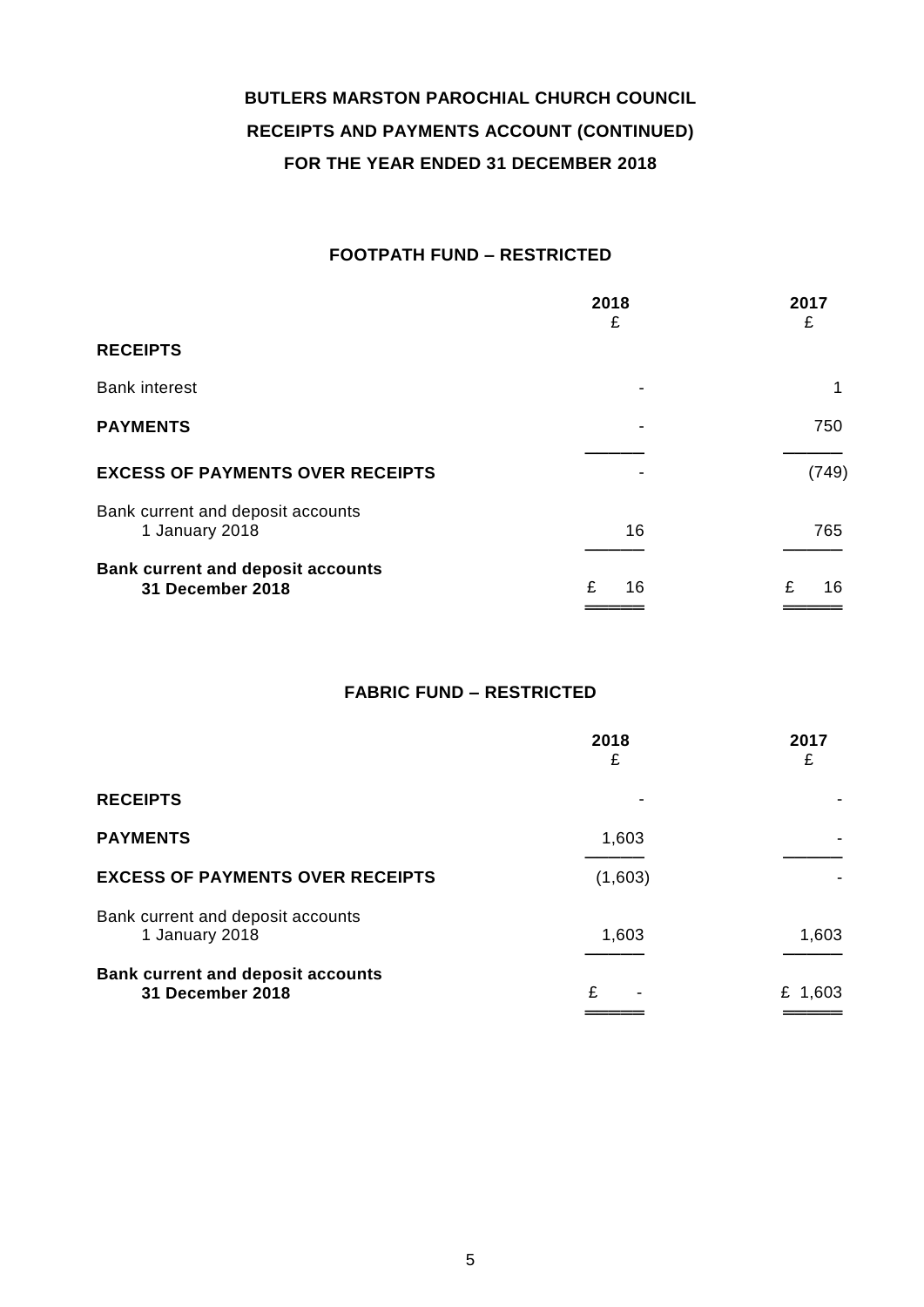### **BUTLERS MARSTON CONCERT SOCIETY FUND – RESTRICTED**

|                                                                     | 2018  |         | 2017 |         |
|---------------------------------------------------------------------|-------|---------|------|---------|
|                                                                     | £     | £       | £    | £       |
| <b>RECEIPTS</b>                                                     |       |         |      |         |
| <b>Ticket sales</b>                                                 |       | 2,395   |      | 1,340   |
| <b>PAYMENTS</b>                                                     |       |         |      |         |
| Event expenses                                                      | 2,314 |         | 703  |         |
| Organ tuning and repair                                             | 145   | 2,459   | 65   | 768     |
| <b>EXCESS OF (PAYMENTS OVER</b>                                     |       |         |      |         |
| <b>RECEIPTS)/RECEIPTS OVER PAYMENTS</b>                             |       | (64)    |      | 572     |
| Bank current and deposit accounts                                   |       |         |      |         |
| 1 January 2018                                                      |       | 9,266   |      | 8,694   |
|                                                                     |       |         |      |         |
| <b>Bank current and deposit accounts</b><br><b>31 December 2018</b> |       | £ 9,202 |      | £ 9,266 |
|                                                                     |       |         |      |         |

### **BELL FUND – RESTRICTED**

|                                                                     | 2018<br>£ | 2017<br>£  |
|---------------------------------------------------------------------|-----------|------------|
| <b>RECEIPTS</b>                                                     |           |            |
| Donations                                                           | 98        | 1,114      |
| <b>PAYMENTS</b>                                                     | ٠         |            |
| <b>EXCESS OF RECEIPTS OVER PAYMENTS</b>                             | 98        | 1,114      |
| Bank current and deposit accounts<br>1 January 2018                 | 1,809     | 695        |
| <b>Bank current and deposit accounts</b><br><b>31 December 2018</b> | £ 1,907   | £<br>1,809 |